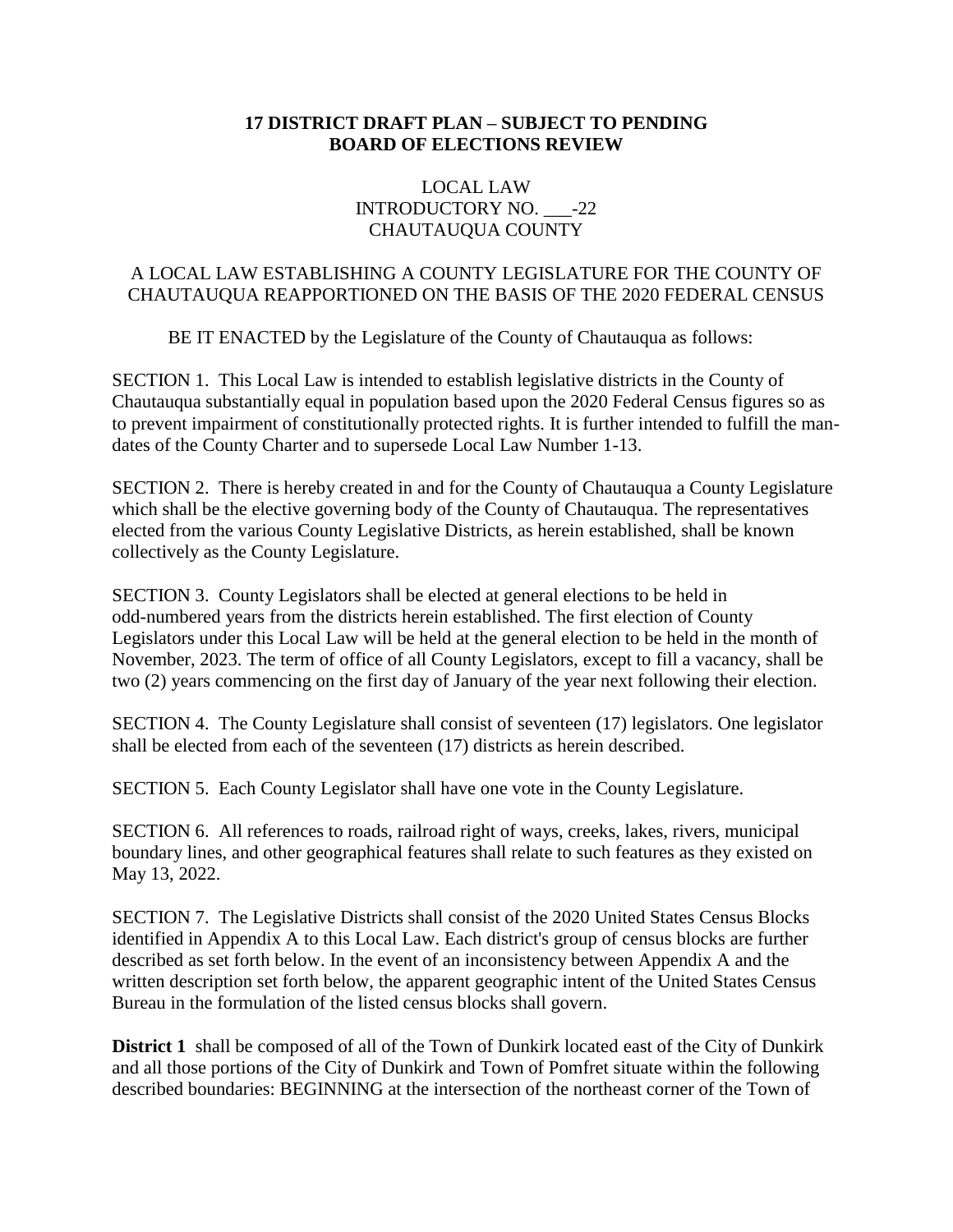Dunkirk at the shoreline of Lake Erie; thence southerly along the east boundary line of the Town of Dunkirk to its intersection with the northeast corner of the Town of Pomfret; thence continuing southerly along the east boundary line of the Town of Pomfret to its intersection with the centerline of Main Street; thence southwesterly along the centerline of Main Street to its intersection with the centerline of Bennett Road (State Route 60); thence northerly along the centerline of Bennett Road to its intersection with the southwest corner of U.S. Census Block 4044; thence northerly along the eastern boundary of U.S. Census Block 4044 to its intersection with the south boundary of the Town of Dunkirk; thence westerly along the south boundary of the Town of Dunkirk to its intersection with the east boundary line of the City of Dunkirk; thence northerly along the east boundary line of the City of Dunkirk to its intersection with the centerline of Ice Cream Drive; thence northeasterly along the centerline of Ice Cream Drive to its intersection with the centerline of Lamphere Street; thence northwesterly along the centerline of Lamphere Street to its intersection with the centerline of Maple Avenue; thence northwesterly along the centerline of Maple Avenue to its intersection with the centerline of East Fifth Street; thence westerly along the centerline of East Fifth Street to its intersection with the centerline of Central Avenue; thence northerly along the centerline of Central Avenue to the shoreline of Lake Erie; thence northeasterly along the shoreline of Lake Erie to the northeast corner of the Town of Dunkirk, being the point or place of beginning.

**District 2** shall be composed of all the portions of the City of Dunkirk and Town of Dunkirk not included in District 1, and all of the portion of the Town of Pomfret not included in Districts 2, 3, and 4.

**District 3** shall be composed of all that portion of the Town of Pomfret and Village of Fredonia situate within the following boundary lines: BEGINNING at the intersection of the centerline of Main Street and the north boundary of the Town of Pomfret; thence westerly along the north boundary of the Town of Pomfret to its intersection with the northeast corner of U.S. Census Block 1005; thence southwesterly along the south boundary line of U.S. Census Block 1005 to its intersection with the centerline of Chestnut Road; thence southeasterly along the centerline of Chestnut Road to its intersection with the centerline of Chestnut Street in the Village of Fredonia; thence southeasterly along the centerline of Chestnut Street to its intersection with the centerline of West Main Street; thence northeasterly along the centerline of West Main Street to its intersection with the centerline of Water Street; thence southeasterly along the centerline of Water Street to its intersection with the centerline of Webster Road in the Town of Pomfret; thence easterly along the centerline of Webster Road to its intersection with centerline of Porter Road; thence northerly along the centerline of Porter Road to its intersection with the centerline of Wilson Road; thence northeasterly along the centerline of Wilson Road to its intersection with the centerline of State Route 60; thence northerly along the centerline of State Route 60 to its intersection with the centerline of Main Street; thence northerly along the centerline of Bennett Road to its intersection with the southwest corner of U.S. Census Block 4044; thence northerly along the eastern boundary of U.S. Census Block 4044 to its intersection with the north boundary of the Town of Pomfret; thence westerly along the north boundary of the Town of Pomfret to its intersection with the centerline of Main Street, being the point or place of beginning.

**District 4** shall be composed of all that portion of the Town of Pomfret, Village of Fredonia, Town of Sheridan, Town of Arkwright, Town of Stockton, and Town of Charlotte situate within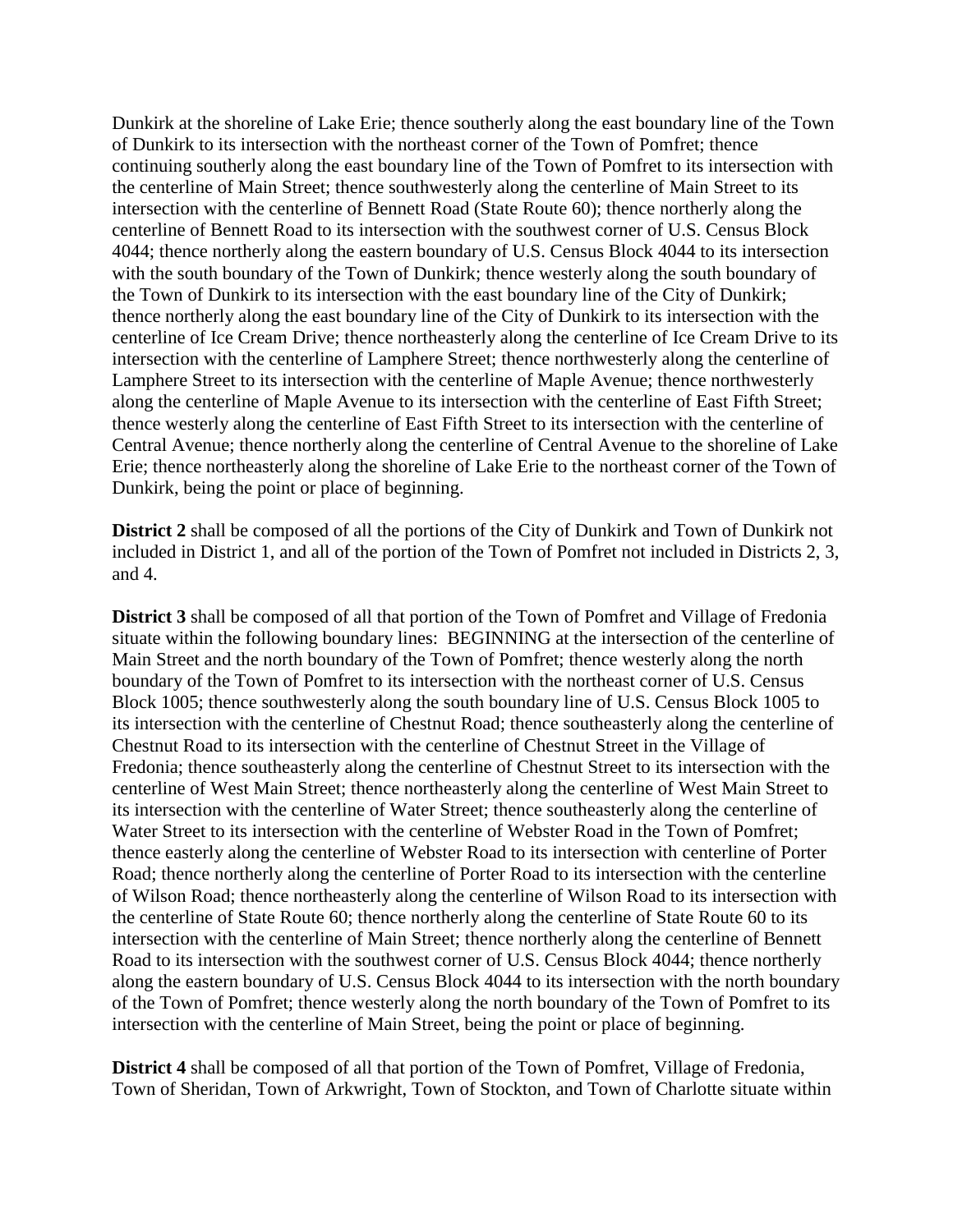the following described boundaries: BEGINNING at the intersection of the western boundary line of the Town of Pomfret and the centerline of West Main Street; thence northeasterly along the centerline of West Main Street to its intersection with the southwest corner of U.S. Census Block 1019; thence northerly along the western boundary line of U.S. Census Block 1019 to its intersection with the centerline of Berry Road; thence northerly along the western boundary line of U.S. Census Block 1009 to its intersection with the centerline of Van Buren Road; thence northerly on a continuous basis along the western boundary lines of U.S. Census Block 1007, U.S. Census Block 1008, and U.S. Census Block 1030 to its intersection with the north boundary line of the Town of Pomfret; thence easterly along the north boundary line of the Town of Pomfret to its intersection with the centerline of Chestnut Road; thence southeasterly along the centerline of Chestnut Road to its intersection with the centerline of Chestnut Street in the Village of Fredonia; thence southeasterly along the centerline of Chestnut Street to its intersection with the centerline of West Main Street; thence northeasterly along the centerline of West Main Street to its intersection with the centerline of Water Street; thence southeasterly along the centerline of Water Street to its intersection with the centerline of Webster Road in the Town of Pomfret; thence easterly along the centerline of Webster Road to its intersection with centerline of Porter Road; thence northerly along the centerline of Porter Road to its intersection with the centerline of Wilson Road; thence northeasterly along the centerline of Wilson Road to its intersection with the centerline of State Route 60; thence northerly along the centerline of State Route 60 to its intersection with the centerline of East Main Street; thence northeasterly along the centerline of East Main Street to its intersection with the centerline of South Roberts Road; thence easterly along the centerline of South Roberts Road to its intersection with the centerline of Mezzio Road in the Town of Sheridan; thence easterly along the centerline of Mezzio Road to its intersection with the centerline of Laona Road; thence northeasterly along the centerline of Laona Road to its intersection with the eastern boundary line of the Town of Sheridan; thence southerly along the eastern boundary line of the Town of Sheridan to its intersection with the north boundary of the Town of Arkwright; thence westerly along the north boundary of the Town of Arkwright to its intersection with the centerline of Creek Road; thence southerly along the centerline of Creek Road to its intersection with the centerline of State Route 83; thence easterly along the centerline of State Route 83 to its intersection with the centerline of Farrington Hollow Road; thence southerly along the centerline of Farrington Hollow Road to its intersection with the centerline of Bard Road; thence westerly along the centerline of Bard Road to its intersection with the northeast corner of U.S. Census Block 3001; thence southerly along the eastern boundary line of U.S. Census Block 3001 to the northeast corner of U.S. Census Block 3002; thence southerly along the eastern boundary line to its intersection with the centerline of Ruttenbur Road; thence southerly, westerly, and northerly along the boundary line of U.S. Census Block 3003 to its intersection with the centerline of Cassadaga Road in the Town of Charlotte; thence westerly along the centerline of Cassadaga Road to its intersection with the centerline of Hall Road; thence southerly along the centerline of Hall Road to its intersection with the centerline of Ames Road; thence westerly along the centerline of Ames Road to its intersection with the centerline of Nelson Road; thence southerly along the centerline of Nelson Road to its southerly intersection with the boundary line of U.S. Census Block 3022; thence southerly, westerly, and northerly along the boundary line of U.S. Census Block 3022 to its intersection with the centerline of Moon Road in the Town of Stockton; thence westerly along the centerline of Moon Road to its intersection with the South Stockton-Cassadaga Road; thence northerly along the centerline of the South Stockton-Cassadaga Road to its intersection with the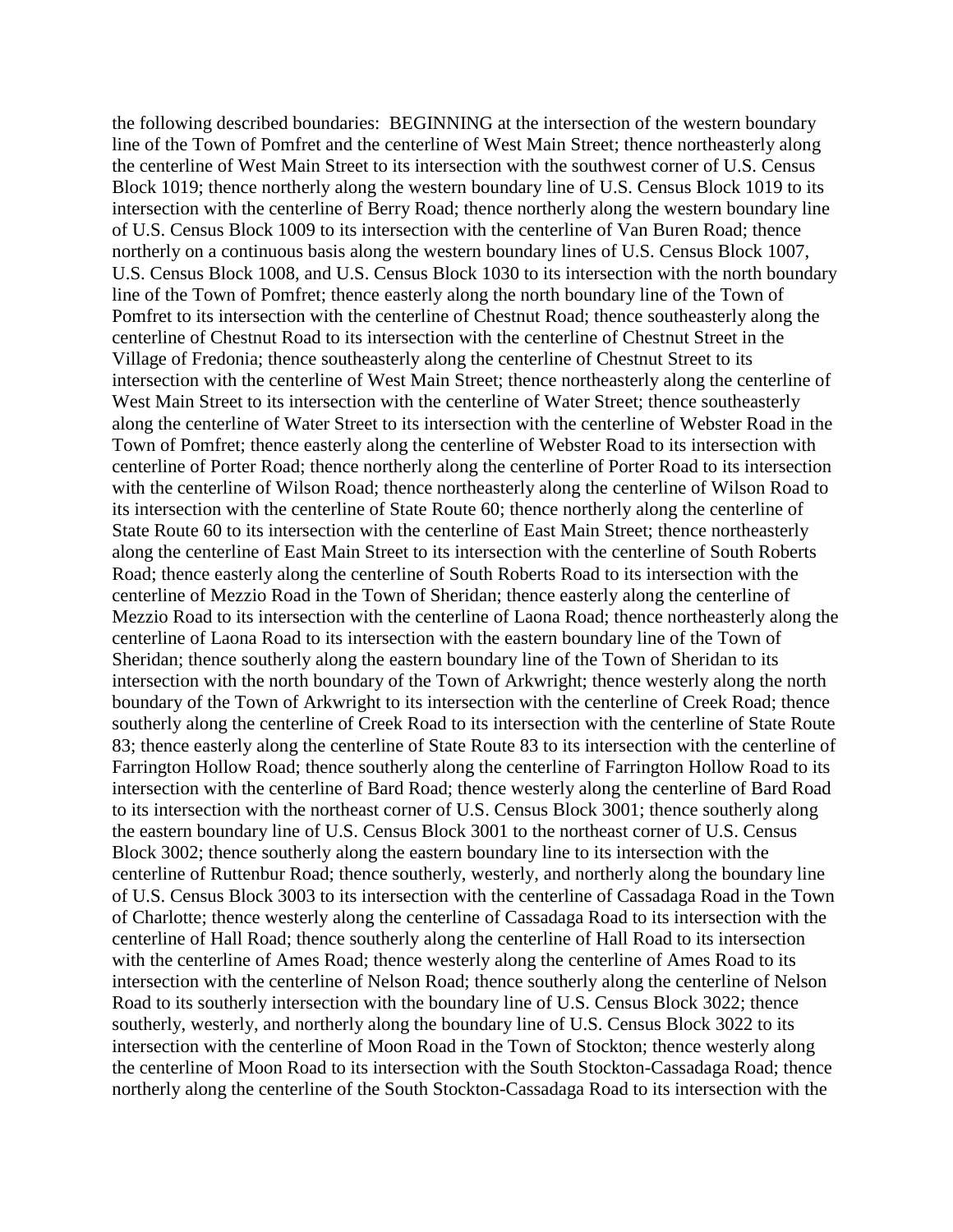centerline of Bruyer Road; thence northwesterly along the centerline of Bruyer Road to its intersection with the centerline of Pierson Road; thence westerly along the centerline of Pierson Road to its intersection with the centerline of Main Street; thence northerly along the centerline of Main Street and then County Touring Route 380 to its intersection with the centerline of Chautauqua Road; thence northeasterly along the centerline of Chautauqua Road to its intersection with the northern boundary line of the Town of Stockton; thence northeasterly along the northern boundary line of the Town of Stockton to its intersection with the southwest corner of the Town of Pomfret; thence northerly along the western boundary of the Town of Pomfret to its intersection with the centerline of West Main Street, being the point or place of beginning.

**District 5** shall be composed of the portion of the Town of Sheridan not included in District 4, and the portion of the Town of Hanover not included in District 6.

**District 6** shall be composed of all of the Town of Cherry Creek, all of the Town of Villenova, the portion of the Town of Arkwright not included in District 4, the portion of the Town of Charlotte not included in District 4, the portion of the Town of Ellington not included in District 12, the portion of the Town of Gerry not included in District 8, and all that portion of the Town of Hanover situate within the following described boundaries: BEGINNING at the intersection of the centerline of Hurlburt Road with the southern boundary line of the Town of Hanover; thence northwesterly along the centerline of Hurlburt Road to its intersection with the centerline of Empire Road; thence northerly along the centerline of Empire Road to its intersection with the centerline of Hopper Road; thence northeasterly along the centerline of Hopper Road to its intersection with the centerline of Quarry Road; thence northerly along the centerline of Quarry Road to its intersection with the southern corner of U.S. Census Block 2000; thence northwesterly along the western boundary line of U.S. Census Block 2000 to its intersection with the western boundary line of U.S. Census Block 2001; thence northerly along the western boundary line of U.S. Census Block 2001 to its intersection with the centerline of King Road; thence westerly along the centerline of King Road to its intersection with the eastern boundary line of the Town of Sheridan; thence northerly along the eastern boundary line of the Town of Sheridan to the centerline of the New York State Thruway; thence northeasterly along the centerline of the New York State Thruway to its intersection with southwest corner of U.S. Census Block 1001; thence northerly along the western boundary line of U.S. Census Block 1001 to its intersection with the northern boundary line of the Town of Hanover; thence southeasterly and southerly along the northern and eastern boundary lines of the Town of Hanover to the southeast corner of the Town of Hanover; thence westerly along the southern boundary line of the Town of Hanover to its intersection with the centerline of Hurlburt Road, being the point or place of beginning.

**District 7** shall be composed of all of the Town of Portland and all that portion of the Town of Westfield situate to the north and east of the following district boundary line: BEGINNING at the intersection of the shoreline of Lake Erie with the northwest corner of U.S. Census Block 2002; thence southerly along the western boundary line of U.S. Census Block 2002 to its intersection with the western boundary line of U.S. Census Block 2015; thence southerly along the western boundary line of U.S. Census Block 2015 to its intersection with the centerline of the New York State Thruway; thence southeasterly along the western boundary line of U.S. Census Block 2019 to its intersection with the boundary line of the Village of Westfield; thence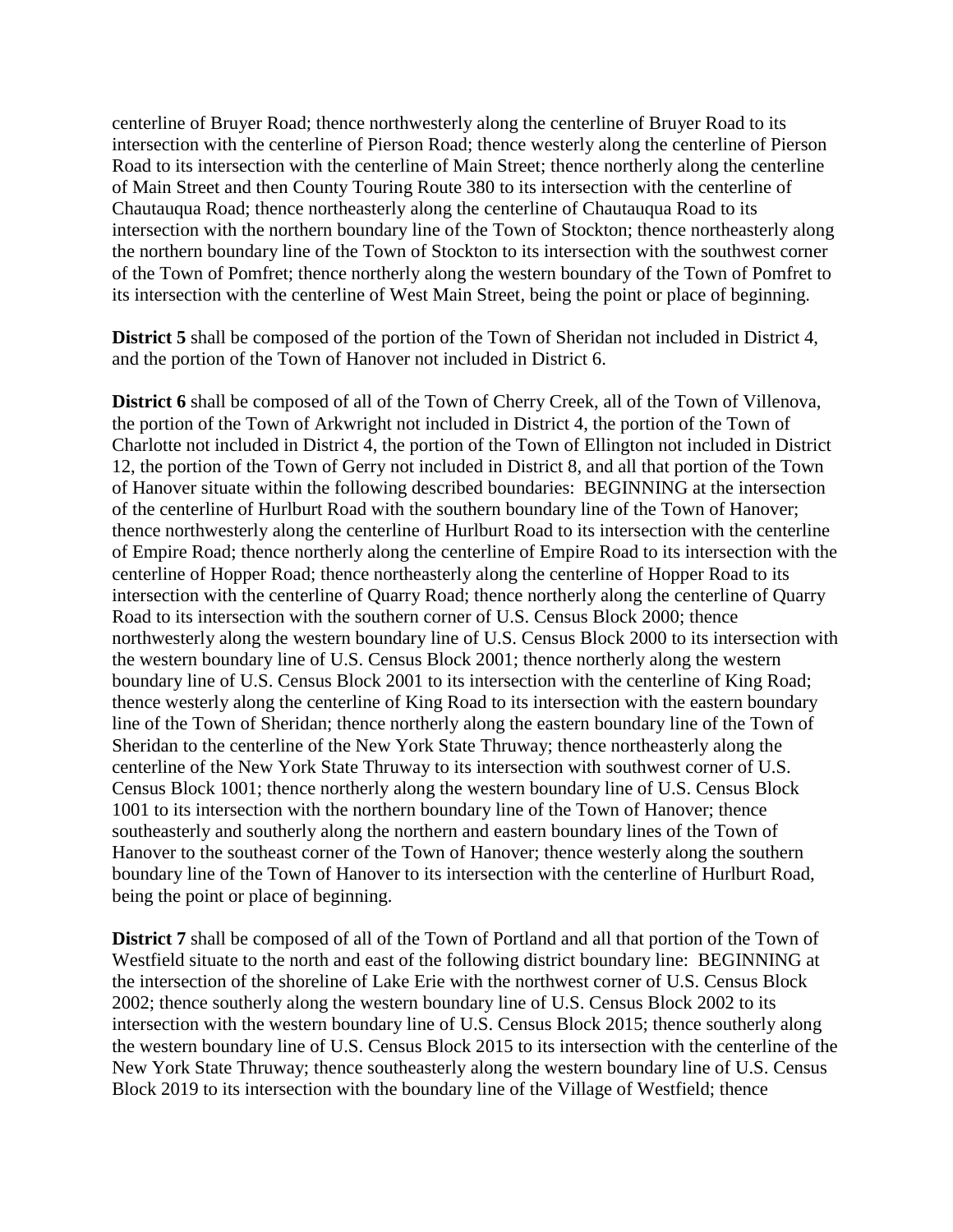southeasterly along the boundary line of the Village of Westfield to its intersection with the centerline of Main Street; thence southwesterly along the centerline of Main Street to its intersection with the centerline of Munson Road; thence southerly along the centerline of Munson Road to its intersection with the centerline of Hardscrabble Road; thence easterly along the centerline of Hardscrabble Road to its intersection with the centerline of the Sherman-Westfield Road; thence southerly along the centerline of the Sherman-Westfield Road to its intersection with the southern boundary line of U.S. Census Block 2058; thence northeasterly along the southern boundary line of U.S. Census Block 2058 to its intersection with the southerly boundary line of U.S. Census Block 2070; thence along the southerly boundary line of U.S. Census Block 2070 to its intersection with the eastern boundary line of the Town of Westfield.

**District 8** shall be composed of all of the Town of Chautauqua, all that portion of the Town of Stockton not included in District 4, all that portion of the Town of Ellery situate to the north of the following district boundary line: BEGINNING at the intersection of the centerline of Interstate 86 with the western boundary of the Town of Ellery lying in the center of Chautauqua Lake; thence easterly along the centerline of the Southern Tier Expressway to its intersection with the southeast corner of U.S. Census Block 3025; thence northwesterly continuously along the eastern boundaries of U.S. Census Blocks 3025, 3027, 3028, 3003, 3002, and 3000 to its intersection with the centerline of the Bemus-Ellery Road; thence northeasterly along the centerline of the Bemus-Ellery Road to its intersection with the centerline of Belleview Road; thence northerly along the centerline of Belleview Road to its intersection with the centerline of the Salisbury Road; thence easterly along the centerline of the Salisbury Road to the centerline of the Fluvanna-Town Line Road; and all that portion of the Town of Gerry situate to the west of the following district boundary line: BEGINNING at the intersection of the north boundary line of the Town of Gerry and State Route 60; thence southeasterly along the centerline of State Route 60 to its intersection with the centerline of the Gerry-Levant Road; thence southeasterly along the centerline of the Gerry-Levant Road to its intersection with the south boundary of the Town of Gerry.

**District 9** shall consist of all of the Town of Ripley, all of the Town of Mina, all of the Town of French Creek, all of the Town of Sherman, all that portion of the Town of Westfield not included in District 7, and all that portion of the Town of Clymer situate to the west and north of the following district boundary line: BEGINNING at the intersection of the south boundary line of the Town of Clymer with the centerline of the Clymer-Corry Road; thence northerly along the centerline of the Clymer-Corry Road to the centerline of the Clymer-Sherman Road; thence northerly along the centerline of the Clymer-Sherman Road to its intersection with the centerline of Ravlin Hill Road; thence easterly along the centerline of Ravlin Hill Road to its intersection with the centerline of Clymer Center Road; thence easterly along the centerline of Clymer Center Road to the centerline of Kings Corners Road; thence northeasterly along the centerline of Kings Corner Road to its intersection with the eastern boundary line of the Town of Clymer.

**District 10** shall consist of all of the Town of North Harmony, all of the Town of Harmony, all that portion of the Town of Clymer not included in District 9, and all that portion of the Town of Busti situate to the west and south of the following district boundary line: BEGINNING at the intersection of the shoreline of Chautauqua Lake with the northwest corner of the Village of Lakewood; thence southerly along the west boundary line of the Village of Lakewood to its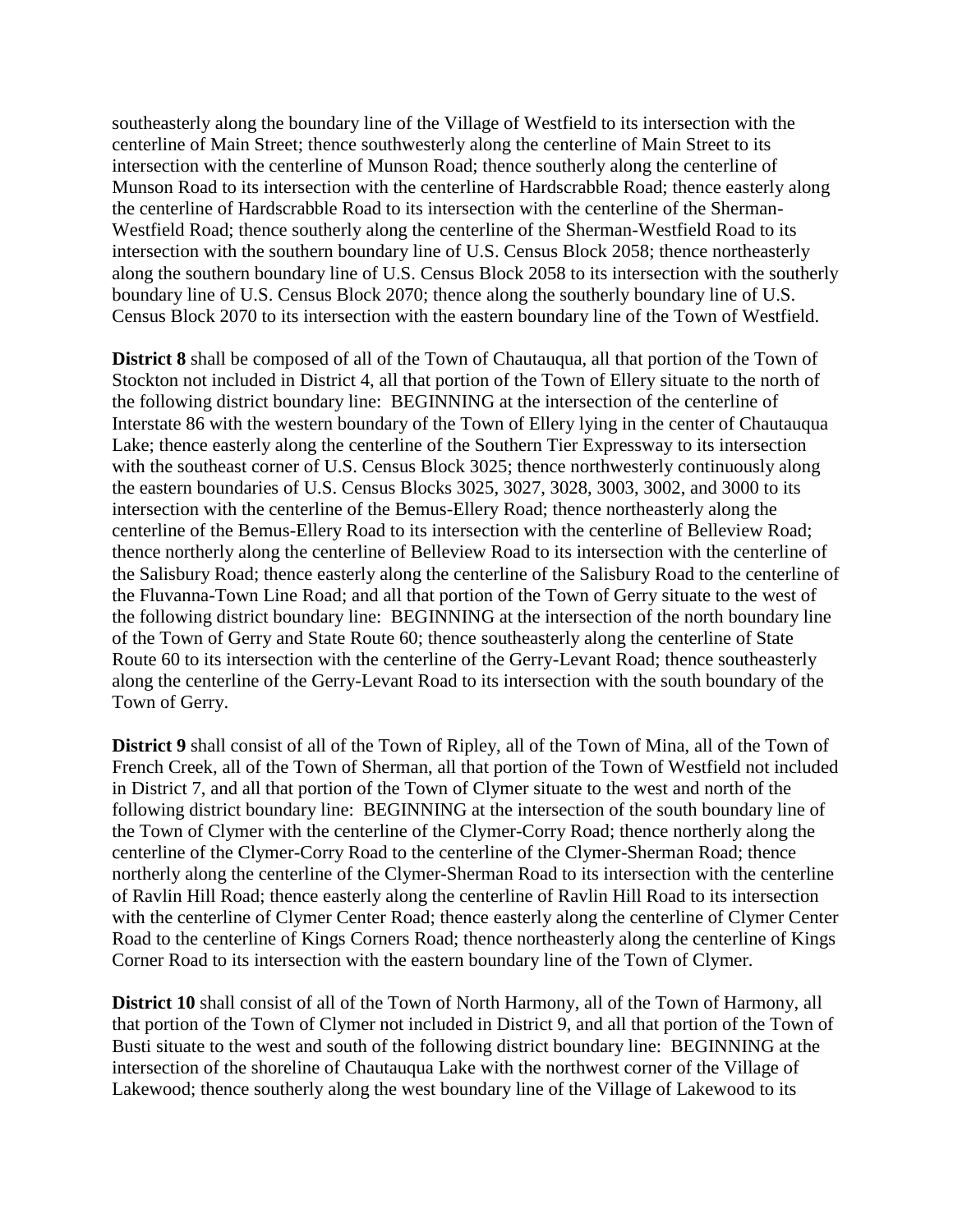intersection with the northeast corner of U.S. Census Block 4020; thence southerly and easterly along the east boundary line of U.S. Census Block 4020 to its intersection with the centerline of Hunt Road; thence easterly along the centerline of Hunt Road to its intersection with the centerline of Winch Road; thence southerly along the centerline of Winch Road to its intersection with the centerline of Cowing Road; thence easterly along the centerline of Cowing Road to its intersection with the centerline of Shadyside Road; thence southerly along the centerline of Shadyside Road to its intersection with the centerline of Lawson Road; thence easterly along the centerline of Lawson Road to its intersection with the centerline of Mill Road; thence southerly along the centerline of Mill Road to its intersection with the centerline of Donelson Road; thence easterly along the centerline of Donelson Road to its intersection with the easterm boundary line of the Town of Busti.

**District 11** shall consist of all that portion of the Town of Ellery not included in District 8, and all that portion of the Town of Busti not included in District 10.

**District 12** shall consist of all of the Town of Kiantone, all of the Town of Carroll, all of the Town of Poland, and all that portion of the Town of Ellington situate to the south of the following boundary line: BEGINNING at the intersection of the western boundary line of the Town of Ellington and its intersection with the centerline of Waterman Road; thence easterly along the centerline of Waterman Road to its intersection with the centerline of Butman Road; thence northerly along the centerline of Butman Road to its intersection with the centerline of Abbey Road; thence easterly and northerly along the centerline of Abbey Road to its intersection with the centerline of U.S. Route 62; thence southerly along the centerline of U.S. Route 62 to its intersection with the centerline of Little Road; thence easterly along the centerline of Little Road to its intersection with the centerline of Leach Hill Road; thence northerly along the centerline of Leach Hill Road to its intersection with the northwest corner of U.S. Census Block 2074; thence northeasterly and then southerly along the boundary line of U.S. Census Block 2074 to its intersection with the northwest corner of U.S. Census Block 2080; thence easterly along the boundary line of U.S. Census Block 2080 to its intersection with the centerline of Waterboro Hill Road; thence southerly along the centerline of Waterboro Hill Road to its intersection with the centerline of Bemis Road; thence easterly along the centerline of Bemis Road to its intersection with the east boundary line of the Town of Poland.

**District 13** shall consist of all that portion of the Town of Ellicott not included in District 17, and all that portion of the City of Jamestown not included in Districts 14, 15, 16, and 17.

**District 14** shall consist of all that portion of the City of Jamestown situate within the following described boundaries: BEGINNING at the intersection of the centerline of Jones and Gifford Avenue with the centerline of Fairmount Avenue; thence southeasterly along the centerline of Fairmount Avenue to its intersection with the centerline of West Fifth Street; thence easterly along the centerline of West Fifth Street to its intersection with the centerline of Jefferson Street; thence southerly along the centerline of Jefferson Street to its intersection with the centerline of West Second Street; thence easterly along the centerline of West Second Street to its intersection with the centerline of Washington Street; thence southerly along the centerline of Washington Street to its intersection with the centerline of Steele Street underneath the Washington Street bridge; thence westerly along the centerline of Steele Street to its intersection with the centerline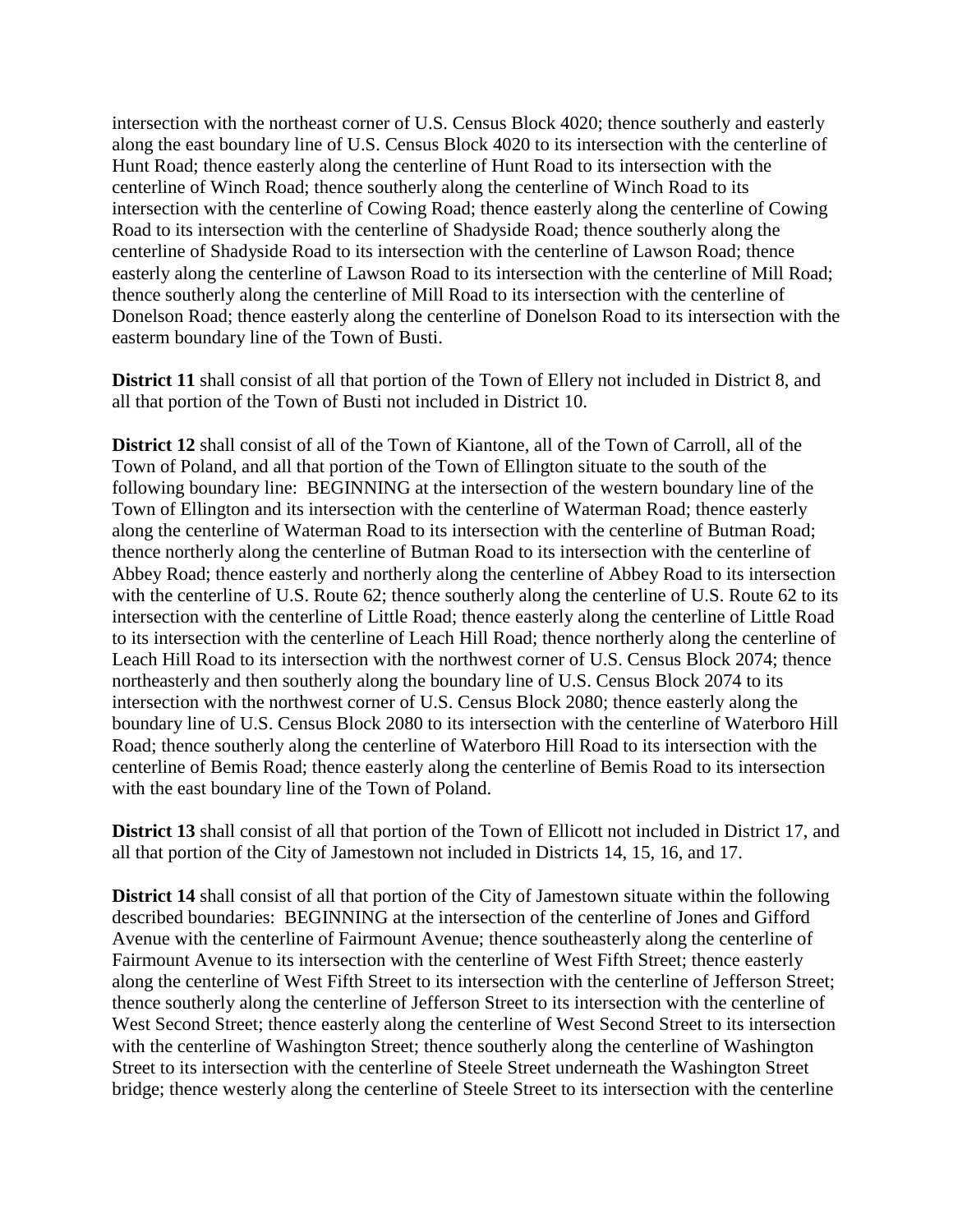of Barrett Avenue; thence southerly along the centerline of Barrett Avenue to its intersection with the centerline of Prather Avenue; thence easterly along the centerline of Prather Avenue to its intersection with the centerline of Forest Avenue; thence southerly along the centerline of Forest Avenue to its intersection with the centerline of Superior Street; thence westerly along the centerline of Superior Street to its intersection with the centerline of Barrett Avenue; thence southerly along the centerline of Barrett Avenue to its intersection with the centerline of Forest Avenue; thence southerly along the centerline of Barrett Avenue to its intersection with the centerline of Cole Avenue; thence easterly along the centerline of Cole Avenue to its intersection with the centerline of Whitehill Avenue; thence southerly along the centerline of Whitehill Avenue to its intersection with the centerline of Smith Avenue; thence westerly along the centerline of Smith Avenue to its intersection with the centerline of Jackson Avenue; thence southerly along the centerline of Jackson Avenue to its intersection with the south boundary line of the City of Jamestown; thence westerly along the south boundary line of the City of Jamestown to its intersection with southwest corner of U.S. Census Block 5018; thence northerly along the west boundary line of U.S. Census Block 5018 to its intersection with the centerline of Baker Street; thence northeasterly along the centerline of Baker Street to its intersection with the centerline of Schuyler Street; thence northerly along the centerline of Schuyler Street to its intersection with the centerline of Pennsylvania Avenue; thence westerly along the centerline of Pennsylvania Avenue to its intersection with the centerline of Trenton Street; thence northerly along the centerline of Trenton Street to its intersection with the centerline of Newland Avenue; thence westerly along the centerline of Newland Avenue to its intersection with the centerline of Huxley Street; thence northerly along the centerline of Huxley Street to its intersection with the centerline of Hunt Avenue; thence easterly along the centerline of Hunt Avenue to its intersection with the centerline of Logan Avenue; thence northerly along the centerline of Logan Avenue to its intersection with the centerline of Harding Avenue; thence northeasterly along the centerline of Harding Avenue to its intersection with the centerline of Todd Avenue; thence westerly along the centerline of Todd Avenue to its intersection with the centerline of Fullerton Avenue; thence northerly along the centerline of Fullerton Avenue to its intersection with the centerline of Fairmount Avenue; thence easterly along the centerline of Fairmount Avenue to its intersection with the centerline of Lovall Avenue; thence northerly along the centerline of Lovall Avenue to its intersection with the centerline of Lister Street; thence northerly along the centerline of Lister Street to its intersection with the northwest corner of U.S. Census Block 1000; thence southeasterly along the northern boundary line of U.S. Census Block 1000 and the eastern boundary line of U.S. Census Block 1007 to its intersection with the centerline of Fairmount Avenue; thence easterly along the centerline of Fairmount Avenue to its intersection with the centerline of Jones and Gifford Avenue, being the point and place of beginning.

**District 15** shall consist of all that portion of the City of Jamestown and all that portion of the Town of Ellicott situate within the following described boundaries: BEGINNING at the intersection of the centerline of Washington Street with the northwest corner of U.S. Census Block 2002; thence southerly along the centerline of Washington Street to its intersection with the centerline of Steele Street underneath the Washington Street bridge; thence westerly along the centerline of Steele Street to its intersection with the centerline of Barrett Avenue; thence southerly along the centerline of Barrett Avenue to its intersection with the centerline of Prather Avenue; thence easterly along the centerline of Prather Avenue to its intersection with the centerline of Forest Avenue; thence southerly along the centerline of Forest Avenue to its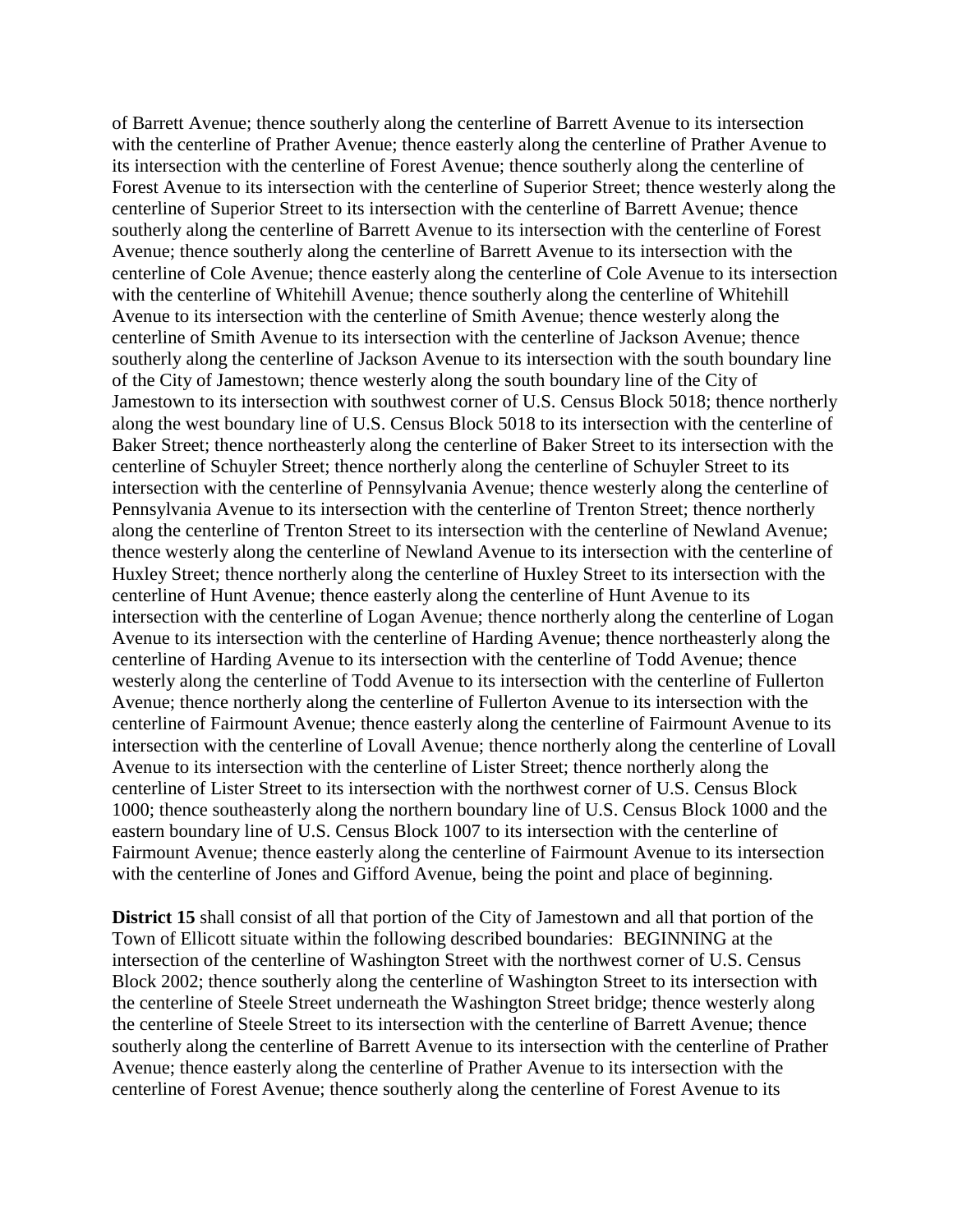intersection with the centerline of Superior Street; thence westerly along the centerline of Superior Street to its intersection with the centerline of Barrett Avenue; thence southerly along the centerline of Barrett Avenue to its intersection with the centerline of Forest Avenue; thence southerly along the centerline of Barrett Avenue to its intersection with the centerline of Cole Avenue; thence easterly along the centerline of Cole Avenue to its intersection with the centerline of Whitehill Avenue; thence southerly along the centerline of Whitehill Avenue to its intersection with the centerline of Smith Avenue; thence westerly along the centerline of Smith Avenue to its intersection with the centerline of Jackson Avenue; thence southerly along the centerline of Jackson Avenue to its intersection with the south boundary line of the City of Jamestown; thence easterly along the south boundary of the City of Jamestown to its intersection with the south boundary of the Town of Ellicott; thence easterly along the south boundary of the Town of Ellicott to its intersection with the southeast corner of U.S. Census Block 4037; thence northerly along the east boundary line of U.S. Census Block 4037 to its intersection with the centerline of Camp Street Extension; thence northerly along the centerline of Camp Street Extension and Camp Street to its intersection with the centerline of Sanford Drive; thence northwesterly along the centerline of Sanford Drive to its intersection with the centerline of English Street; thence westerly and northwesterly along the centerline of English Street to its intersection with the centerline of Kinney Street; thence northerly along the centerline of Kinney Street to its intersection with the centerline of Willard Street; thence westerly along the centerline of Willard Street to its intersection with the centerline of Winsor Street; thence northerly along the centerline of Winsor Street to its intersection with the northeast corner of U.S. Census Block 2000; thence westerly along the north boundary lines of U.S. Census Block 2000, U.S. Census Block 2001, and 2002 to its intersection with the centerline of Washington Street, being the point and place of beginning.

**District 16** shall consist of all that portion of the City of Jamestown situate within the following described boundary lines: BEGINNING at the intersection of the north boundary line of the City of Jamestown and the centerline of North Main Street; thence southerly along the centerline of North Main Street to its intersection with the centerline of Eleventh Street; thence westerly along the centerline of Eleventh Street to its intersection with the centerline of Washington Street; thence southerly along the centerline of Washington Street to its intersection with the centerline of West Fifth Street; thence westerly along the centerline of West Fifth Street to its intersection with the centerline of Jefferson Street; thence southerly along the centerline of Jefferson Street to its intersection with the centerline of West Second Street; thence easterly along the centerline of West Second Street to its intersection with the centerline of Washington Street; thence southerly along the centerline of Washington Street to its intersection with the northwest corner of U.S. Census Block 2002; thence easterly along the north boundary lines of U.S. Census Block 2002, U.S. Census Block 2001, and 2000 to its intersection with the centerline of Winsor Street; thence northerly along the centerline of Winsor Street to its intersection with the centerline of Bush Street; thence northeasterly along the centerline of Bush Street to its intersection with the centerline of Peach Street; thence northwesterly along the centerline of Peach Street to its intersection with the centerline of Bush Street; thence northeasterly along the centerline of Bush Street to its intersection with the centerline of Thayer Street; thence northwesterly along the centerline of Thayer Street to its intersection with the centerline of Falconer Street; thence northeasterly along the centerline of Falconer Street to its intersection with the centerline of Weeks Street; thence northerly along the centerline of Weeks Street to the centerline of Newton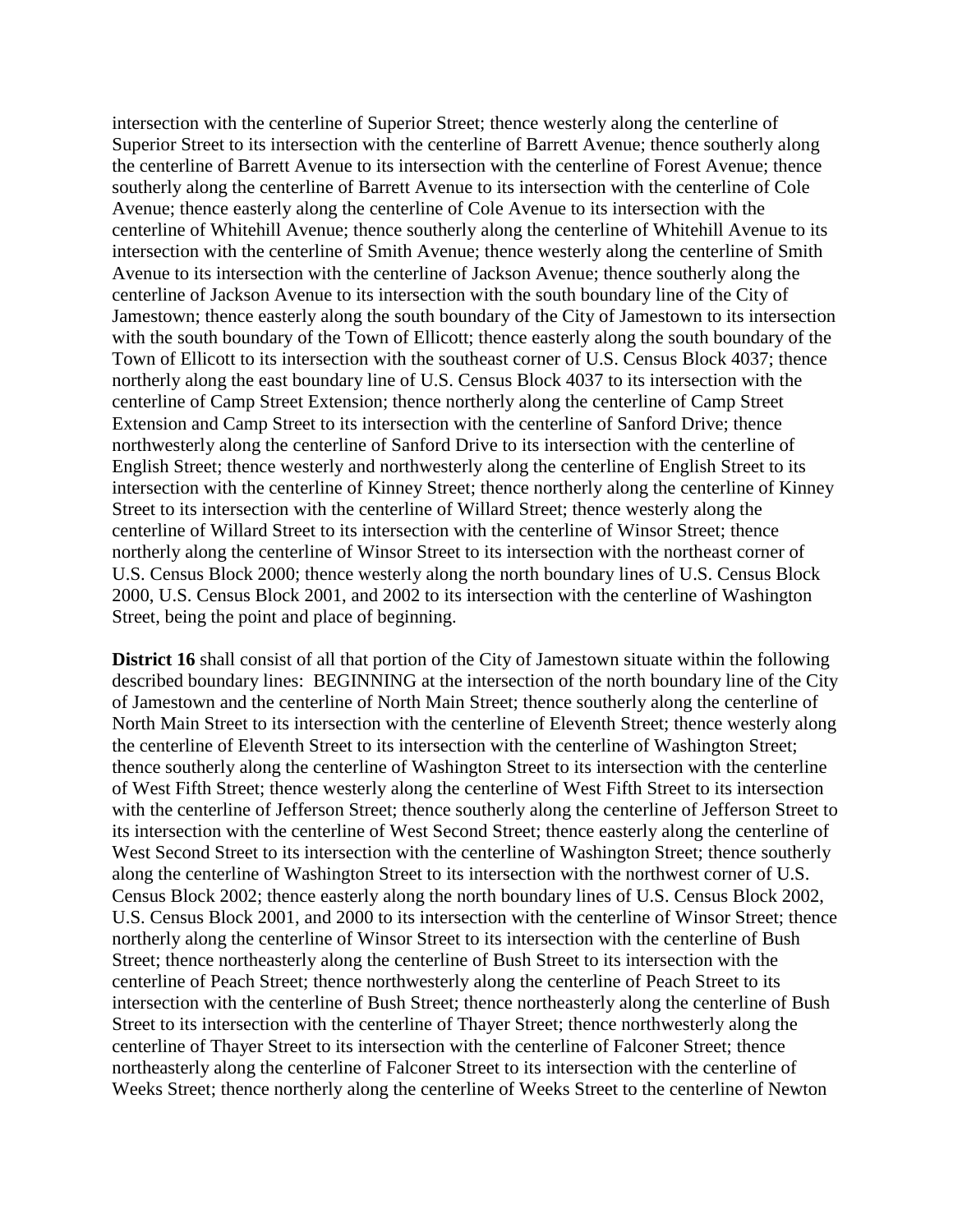Avenue; thence westerly along the centerline of Newton Avenue to its intersection with the centerline of Weeks Street; thence northerly along the centerline of Weeks Street to its intersection with the centerline of Buffalo Street; thence easterly along the centerline of Buffalo Street to its intersection with the centerline of Hotchkiss Street; thence northerly along the centerline of Hotchkiss Street to its intersection with the north boundary line of the City of Jamestown; thence westerly along the north boundary line of the City of Jamestown to its intersection with the centerline of North Main Street, being the point and place of beginning.

**District 17** shall consist of all that portion of the City of Jamestown and all that portion of the Town of Ellicott situate within the following described boundaries: BEGINNING at the intersection of the centerline of Hotchkiss Street and the north boundary line of the City of Jamestown; thence easterly along the north boundary line of the City of Jamestown to its intersection with the boundary line of the Town of Ellicott; thence northerly and easterly along the boundary line of the Town of Ellicott to its intersection with the centerline of Interstate 86; thence northeasterly along the centerline of Interstate 86 to its intersection with the east boundary line of the Town of Ellicott; thence southerly along the east boundary line of the Town of Ellicott to the southeast corner of the Town of Ellicott; thence westerly along the south boundary line of the Town of Ellicott to its intersection with the southeast corner of U.S. Census Block 4037; thence northerly along the east boundary line of U.S. Census Block 4037 to its intersection with the centerline of Camp Street Extension; thence northerly along the centerline of Camp Street Extension and Camp Street to its intersection with the centerline of Sanford Drive; thence northwesterly along the centerline of Sanford Drive to its intersection with the centerline of English Street; thence westerly and northwesterly along the centerline of English Street to its intersection with the centerline of Kinney Street; thence northerly along the centerline of Kinney Street to its intersection with the centerline of Willard Street; thence westerly along the centerline of Willard Street to its intersection with the centerline of Winsor Street; thence northerly along the centerline of Winsor Street; thence northerly along the centerline of Winsor Street to its intersection with the centerline of Bush Street; thence northeasterly along the centerline of Bush Street to its intersection with the centerline of Peach Street; thence northwesterly along the centerline of Peach Street to its intersection with the centerline of Bush Street; thence northeasterly along the centerline of Bush Street to its intersection with the centerline of Thayer Street; thence northwesterly along the centerline of Thayer Street to its intersection with the centerline of Falconer Street; thence northeasterly along the centerline of Falconer Street to its intersection with the centerline of Weeks Street; thence northerly along the centerline of Weeks Street to the centerline of Newton Avenue; thence westerly along the centerline of Newton Avenue to its intersection with the centerline of Weeks Street; thence northerly along the centerline of Weeks Street to its intersection with the centerline of Buffalo Street; thence easterly along the centerline of Buffalo Street to its intersection with the centerline of Hotchkiss Street; thence northerly along the centerline of Hotchkiss Street to its intersection with the north boundary line of the City of Jamestown, being the point and place of beginning.

The maps of the enumerated districts referred to above, as well as a map showing the Legislative Districts into which the entire County is herein divided, shall be filed with the clerk of the Chautauqua County Legislature and shall remain on file and said maps shall be considered and hereby are made a part of this Local Law.